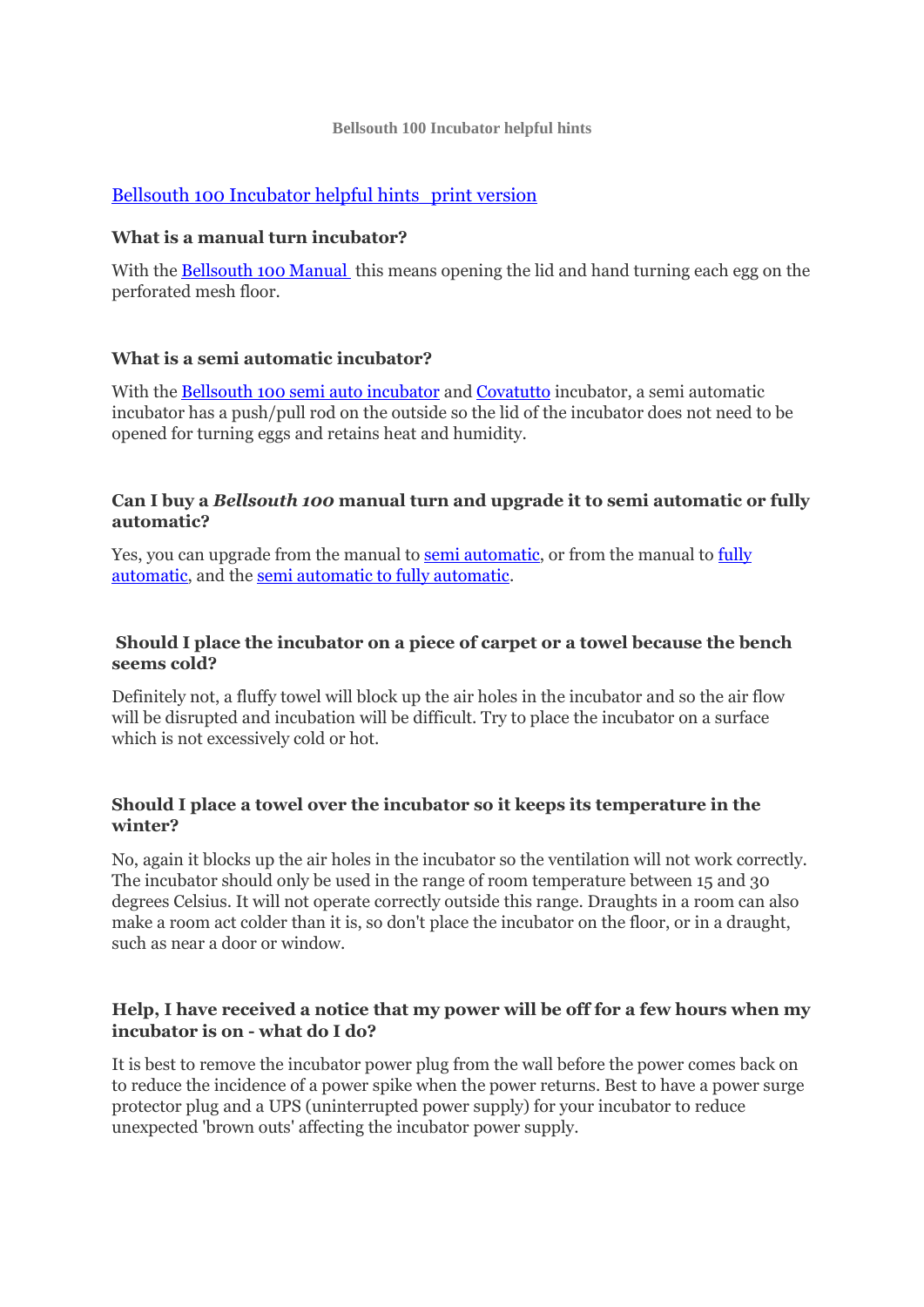When the incubator is unplugged, insulate the incubator to reduce heat loss. You may find that you need to keep the incubator on an extra day as there will be a delayed hatch due to heat loss during incubation

## **Can I mix up 2 different eggs in the incubator? I have heard you can do it in some incubators.**

The Bellsouth 100 incubator is a still air incubator, where we set the temperature at the top of the egg to bird body temperature, basically 103 degrees Fahrenheit. The incubator has a thermal gradient, which is a neat way of saying its hotter up higher and cooler down lower. So if I put a big egg in and I have set it for an average egg the top of the big egg is higher, and so the egg is hotter. Alternatively the small egg is lower than the average so the temperature for that egg is lower. In a forced draught incubator (an incubator with fans) all the temperatures are the same, but the humidity cannot be adjusted for the differences needed between egg species so it is a compromise with any incubator to mix egg species.

### **There is no fan in the** [Bellsouth 100](http://eshop.bellsouth.com.au/epages/bellsouth.sf/en_AU/?ObjectPath=/Shops/bellsouth/Categories/I/B100) **incubator. I have read on the internet polystyrene incubators need a fan?**

A fan is required in some cheap incubators as they do not have electronic thermostats. With a mechanical thermostat, the control is situated high above the eggs. When the temperature is set, it will be subject to changes in the room temperature.

The thermostat can only regulate where it is, which is not where the eggs are. As a result, a change in room temp changes the thermal gradient in the incubator and so the egg temperature.

The mechanical thermostats are also subject to air pressure changes which will cause the incubator temperature to go up when the air pressure goes up and down when the air temperature goes down.

The electronic thermostat in the Bellsouth 100 is not effected by air pressure and so does not react to it, and because the sensor is level with the top of the eggs, will accurately maintain the temperature at the top of the eggs, negating any effect of changes of room temperature within the 15-30 degree Celsius range. So no fan is needed, indeed there is no fan under a broody hen. A fan is needed in multi-level incubators.

Does a chook have a fan? In a still air incubator, the air higher in the incubator is warmer than at the bottom, just like the hen in the natural nest. But the gradient of that air is determined by outside air temperature. If the outside air temp is low then the difference between the temperature at the bottom of the incubator (outside air temperature) and the thermostat is greater. Likewise if the temp in the room increases, then the thermal gradient declines.

Now if the thermostat is a long way from the egg, it holds the temperature *where it is* at the constant temperature. But in that design, the temperature where the egg is varies all over the place. A partial fix is to put in a fan which theoretically makes everywhere in the incubator the same, but creates other problems.

However, if by using electronics and a movable spot sensor probe, and having the point the temperature is measured at the top of the egg, the thermostat now controls the temperature on the top of the egg, just like the broody bird does, suddenly the still air works